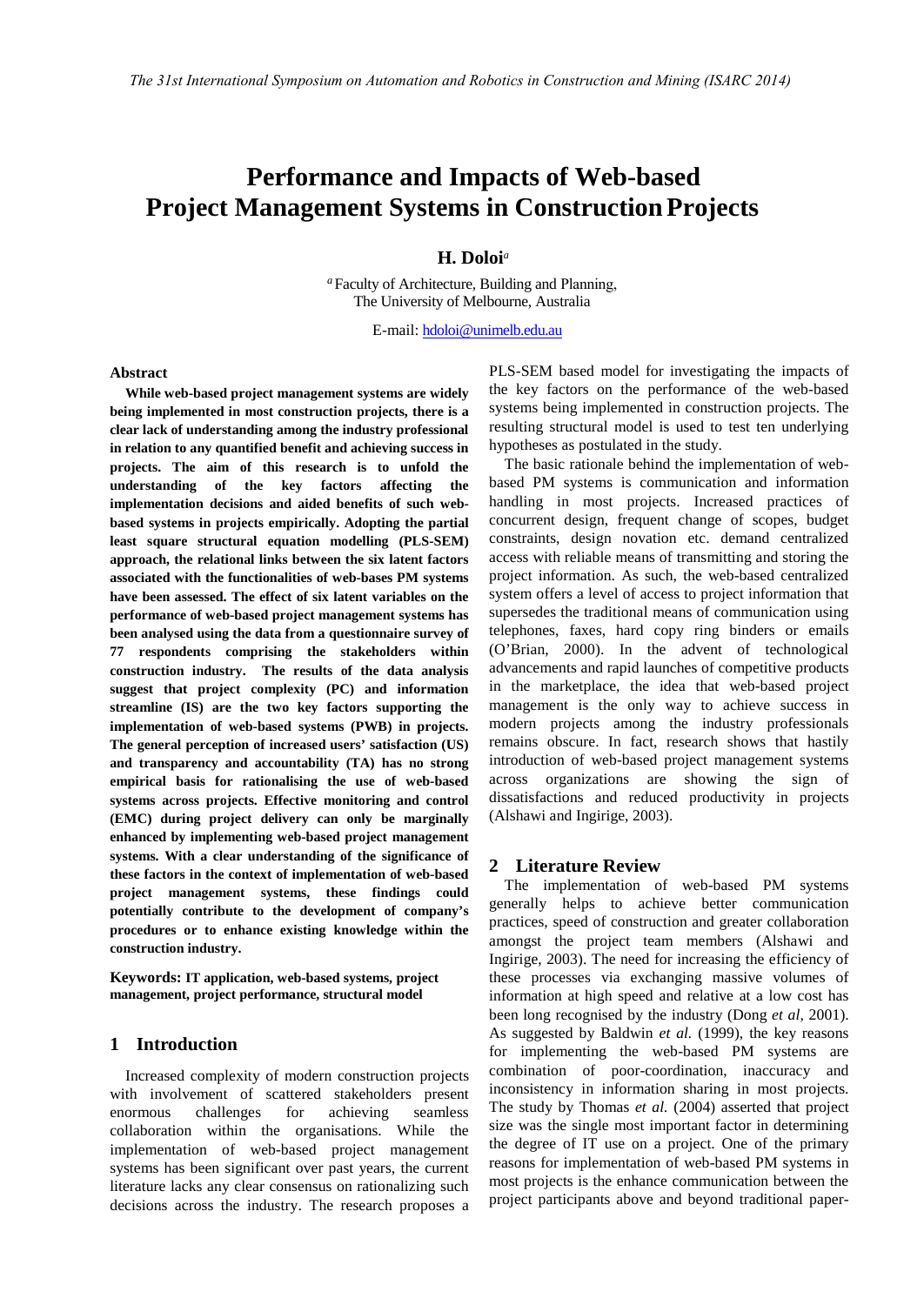based poor communication which is believed to impact projects significantly by causing delays and inefficiencies (Williams, 2007). However, Thorpe and Mead (2001) suggested that web-based system has the ability for  $\bullet$ generating information overload, which potentially limits its effectiveness (Thorpe and Mead, 2001). Mitropoulous and Tatum (2004) argue that the four main forces that drive the adoptation of new technology by construction companies are *competitive advantage*, *technological opportunity*, *improving construction processes* and *external requirements*. However, these findings do not provide any understanding on the main forces contributing to the overall success on implementing a web-based PM system in the project. As asserted by Wayte *et al.* (2002), successful implementation of IT requires not only strategic decision making at a top management level, but also technical managers input. Anecdotally, there have been numerous examples where the implementation of IT has been unsuccessful or did not meet the expectations of the end users in the organization. For this reason, it is important to understand the key drivers associated with the decision making of such implementations and communicate the tangible benefits among the project teams (Williams, 2007).

## **2.1 Hypothetical model**

The aforementioned studies provide the theoretical basis to construct the model for this study. It is assumed that information streamline (IS), Transparency and accountability (TA), effective monitoring and control (EMC), users' satisfaction (US), increased competition (IC) and project complexity (PC) collectively determine benefits of web-based project management system (PWB) being implemented in projects. All these technical factors are important in terms of rationalising the decisions for implementation of web-based PM systems and thereby exhausting the benefits in the project. Thus, a series of hypotheses can be drawn to verify the relational linkages and underlying effects between these technical factors and the performance of web-based systems being implemented in projects.

In order to analyze the PLS-SEM model, the initial path diagram was developed based on a total of 10 hypotheses as follows:

- The benefit of web-based project management system in projects is exhausted by the six key factors namely high *Users' Satisfaction* (hypothesis 1), high degree of *Transparency and Accountability* (hypothesis 2), *Increased Competition* (hypothesis 3), *Information Streamlining* (hypothesis 4), *Project Complexity* (hypothesis 5) and *Effective Monitoring and Control* (hypothesis 6);
- Web-based systems implementation is driven by high degree of *Transparency and Accountability* (hypothesis 7) in projects;
- The high degree of *Transparency and Accountability* is due to high degree of *Information Streamline*

(hypothesis 8), which enhances *Effectiveness in Monitoring and Controlling* (hypothesis 9) of projects;

• *Project Complexity* is easily managed with increased *Effectiveness in Monitoring and Controlling* in projects (hypothesis 10).

#### **2.2 Research Method**

As mentioned earlier, the survey method was adopted to test the hypotheses proposed in this study. A questionnaire survey was designed for respondents to assess the performance of web-based systems implemented in relation to the perceived influences of users' satisfaction, transparency and accountability, information streamline, increased competition, project complexity and effective monitoring and control on those projects. The questions were phrased to ask the respondents an affirmative response on the relevant variables or indicators impacting the overall performance of the web-based systems in their projects. Respondents' profile and the project information were also collected in the survey.

Before undertaking an industry-wide survey, a pilot study was conducted among a six member focus group explaining the research intents and the questions in order to validate the contents for accurate translation of the overall model construct. Based on the feedback received, the questionnaire was refined and the ethics clearance was obtained from the University Ethics Committee for conducting the industry-wide survey. The preliminary data was collected from a total of 15 medium to large construction firms in Australia. The target population of the survey in this study was clients, contractors, designers or consultants, project managers, site managers and site coordinators involved mostly in residential and commercials projects. In total 150 survey questionnaires were distributed amongst the identified organizations with an expectation that there would be a rate of return somewhere between 25-50% of the total number of questionnaires issued. This range of rate of return would be considered applicable and consistent with other reported mail surveys in the literature reviewed (Fellows & Liu, 1997; Stevens, 2002). The overall aim was to distribute the survey questionnaire to as many applicable organizations and to receive at minimum five questionnaires back from any one firm. Studies have shown that as low as two people completing a research questionnaire can provide a general consensus on how the remainder of the organizations employees may also perceive the data content under question (Cheung *et al* 2004). In total 77 completed questionnaires were returned, constituting a 48% response rate. Eight additional questionnaires were received incomplete and thus excluded from the sample in the analysis. Such a response rate was primarily due to the selection of the sample and the interaction between the researchers and the respondents in confirming willingness and participation in the study.

While 23% of the respondents have been in the industry for less than 5 years, 51% have been in the industry with the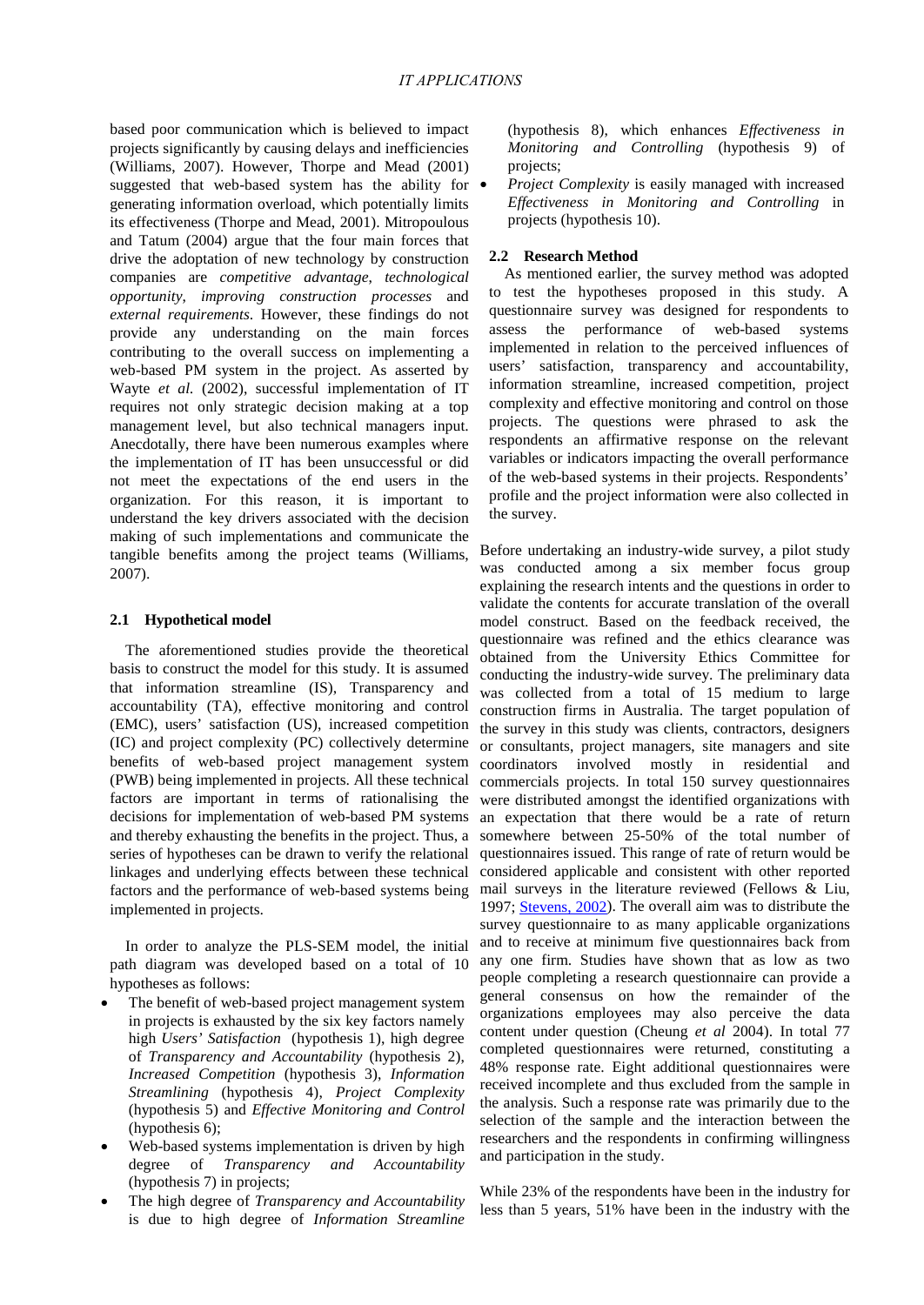experience bracket of 6-15 years. The remaining 26% respondents had the experience over 15 years and considered fairly senior among the participants. As uptake of the web-based systems in most construction firms are spaned over past 5-7 years, over 73% of the respondents were able to provide with informed judgements based on their experiences from pre- and post- web-based systems implementation periods. Of the 77 respondents, over half of them (55.6%) noted that their current project was worth between 300-599 million dollars which is considered quite significant in the context of deriving benefits from the implementation of the web-based PM systems. The remaining projects were worth between 100-300 million in the sample.

The valid dataset was then analysed on Structural Equation Methodology (SEM) using the PLS-Graph 2.0 software.

#### **3 PLS-SEM Model**

Partial least square structural equation modelling (PLS-SEM) is selected over the covariance-based SEM (CB-SEM) due to the fact that PLS-SEM is based on a series of ordinary least square (OLS) regressions which does not demand a high sample size, yet without compromising the high levels of statistical power (Reinartz et al. 2009). Conversely, CB-SEM involves constraints regarding the number of observations and small sample sizes, often leading to biased outcomes with reduced statistical power and inadmissible solutions especially in complex model set-up. Thus, PLS-SEM, which is a distribution-free soft modelling approach, is highly suitable for applications without having to make any strong assumptions which often cannot be fully met in most models (Hair et al., 2011).

The outputs from the PLS-SEM models require two step interpretations, validity and reliability testing and assessment of the relationships based on the path coefficients. The validity and reliability of the measurement model is first evaluated by examining the individual loadings of latent factors for internal composite reliability and discriminant validity (Chin, 1998). After making adjustments of the items in the model and acceptance of the final model, the relationships between the independent latent variables and dependent variables are assessed based on "standardised beta estimates" as the path coefficients. These path coefficients are then used to prove or disprove the hypotheses in the research (Aibinu and Al-lawati, 2010).

## **4 Model analysis and validation**

The initial structural model hypothesised (Figure 1) was analysed using PLS-Graph 2.0 software and the results of the measurement model are discussed in the following sections.

Before accepting the final model for testing the hypotheses, the adequacy of the structural model was tested using individual variable reliability analysis, convergent validity measures of the latent factors and discriminant validity of the measurement model. Individual variable reliability measures are mostly the standardized loading or simple correlations of the measured variables with their respective latent variables relative to the errors (Hulland, 1999). As a rule of thumb, the standardized loadings of the measured variables should be 0.7 or more which implies that about 50% of the variance in the observed variables (i.e. the square of the loadings) is due to the latent variables. There are numerous suggestions on the threshold values of the standardised loading below which the measured variables should be dropped in the final model. While Hulland (1999) suggests the threshold as 0.4, the recommended values by Fornell and Larcker (1981) and Chin (1998) are 0.7 and 0.707 respectively. With the view of these suggestions and adopting a threshold of 0.7 in the outputs from PLS-Graph 2.0, six measured variables were dropped before accepting the final structural model. The standardized loadings of the measurement variables as shown in Figure 1 demonstrate satisfactory level of individual variable reliability in the final structural model.

#### **5 Model Development and Validation**

The paths of the structural model that corresponds to the underlying hypotheses have assessed using the PLS-Graph 2.0. Table 1 depicts the summary of the path results and corresponding significance (p-values), standard errors (SE) and the t-values associated with each structural path. As seen, all these indicators can be used to prove or disprove the hypotheses by careful interpretations of their sizes, signs and significance levels (significant at  $p<0.05$ ).



Figure 1: Structural Model of the factors affecting the implementation of Web-Based project management systems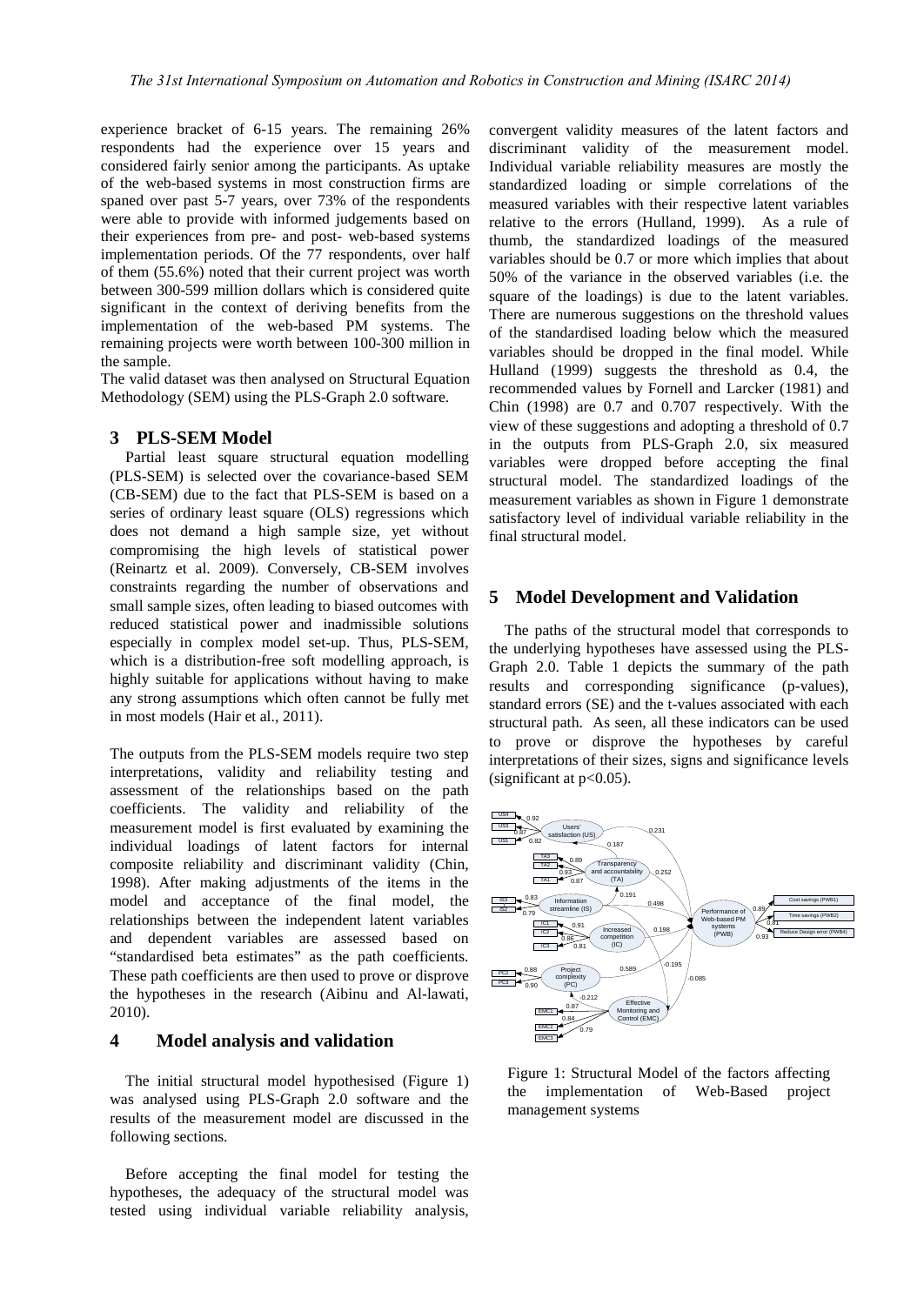Table 1: Path Coefficient Estimates of the PLS-**Graph** 

| $-$                                                                             |                       |       |       |         |
|---------------------------------------------------------------------------------|-----------------------|-------|-------|---------|
| Path                                                                            | Standardised          | Sig.  | S.E.  | t-value |
|                                                                                 | Coefficient           | (p)   |       |         |
|                                                                                 | estimate <sup>1</sup> |       |       |         |
| $H1: PWB \leftarrow$ --- US                                                     | 0.231                 | 0.052 | 0.102 | 1.98    |
| $H2: PWB \leftarrow TA$                                                         | 0.252                 | 0.057 | 0.117 | 0.66    |
| $H3: PWB \leftarrow I.S$                                                        | 0.498                 | 0.008 | 0.098 | 0.56    |
| $H4$ PWB $\leq$ --- IC                                                          | 0.198                 | 0.073 | 0.104 | 1.08    |
| $H5: PWB \leftarrow PCD$                                                        | 0.589                 | 0.004 | 0.097 | 1.17    |
| $H6$ : PWB $\leq$ --- EMC                                                       | $-0.085$              | 0.050 | 0.142 | 0.51    |
| $H7: US \leftarrow TA$                                                          | 0.187                 | 0.009 | 0.091 | 0.43    |
| $H8: TA \leftarrow SI$                                                          | 0.191                 | 0.038 | 0.192 | 2.65    |
| $H9: EMC \leftarrow -IS$                                                        | $-0.195$              | 0.089 | 0.131 | 0.55    |
| $H10: PC \leftarrow$ --- $EMC$                                                  | $-0.112$              | 0.049 | 0.271 | 1.22    |
| <sup>1</sup> All standardised coefficient estimates are significant at $p<0.05$ |                       |       |       |         |

The final PLS-SEM results supported only two primary hypotheses (H3 and H5) with an acceptable level of p being less than 0.05 with reasonably strong path coefficients. These results suggests that project complexity (PC) and information streamline (IS) are the two most influencing factors with highest positive correlations (with a standardise coefficient  $= 0.589$  and 0.498 respectively) with the implementation and performance of web-based PM systems in projects. The path between increased competition (IC) and performance of web-based PM systems (PWB) with statistical insignificant (p=0.073) coefficient of 0.198 does not support the hypothesis H4. Similarly the path between information streamline (IS) and effective monitoring and control (EMC) with a statistically insignificant (p=0.089) coefficient of -0.195 does not support any direct and meaningful linkages as postulated in hypothesis H9. The reverse influence depicting the influence of effective monitoring and control on information streamline is rather insignificant with a smaller path coefficient and hence hypothesis H9 can be dismissed.

The influence of the factors, users satisfaction (US) and transparency and accuracy (TA) on performance of web-based PM systems (PWB) with part coefficients of 0.231 and 0.252 at their respective acceptable borderline significances ( $p=0.052$  and  $p=0.057$ ) depict that Hypotheses 1 are 2 are marginally supported. The hypothetical paths between transparency and accuracy (TA) and users satisfaction (US) and information streamline (IS) and transparency and accuracy (TA) with relatively smaller path coefficients of 0.187 and 0.191 and with acceptable significance levels (p=0.009 and p=0.038 respectively) support hypotheses 7 and 8 partly. The structural paths linking effective monitoring and control (EMC) to performance of web-based PM systems (PWB) and project complexity (PC) with their respective acceptable borderline significances (p=0.050 and p=0.049) depict that hypotheses 6 are 10 are marginally supported but in reverse orders with their negative path coefficients of -0.085 and -0.212 respectively.

## **6 Results and Discussions**

As depicted in Table 1, the test results generally support the relationships between project complexity, information streamline and implementation of web-based project management systems which validate both hypotheses 3 and 5 reasonably well. A significant and positive relationship (with standardise coefficient = 0.187) was found between transparency and accuracy and users satisfaction. Similarly, a significant and positive relationship (with standardise coefficient = 0.191) suggests that information streamline potentially influence in achieving the transparency and accuracy in projects. Due to the relatively smaller path coefficients between the respective two factors (with standardise coefficients of 0.187 and 0.191 respectively), these findings support hypotheses 7 and 8 partially. The path coefficients between users satisfaction and performance of web-based PM systems (with standardise coefficient  $= 0.231$ ) and transparency and accuracy with performance of webbased PM systems (with standardise coefficient  $= 0.252$ ) with borderline significances suggest that hypotheses 1 and 2 are marginally supported respectively. The existence of marginal negative standardised coefficients of -0.085 between the factors EMC and PWB and -0.112 between the EMC and PC with borderline significances clearly make the hypotheses 6 and 10 only marginally supported in reverse orders. The influence of effective monitoring and controlling of projects on the implementation of web-based PM systems is found to be marginal which contradicts the findings reported by Lee et al. (2005). The assertion that the demand for effective monitoring and controlling increases with the increase in project complexity is also found to be marginally supported in this research. While the increased competition is believed to have a direct influence in implementation of web-based PM systems within construction organisations, the finding of an insignificant standardised coefficient  $(= 0.198)$  between the two factors does not support this hypothesis (H4). Similarly, information streamline resulted from the implementation of web-based PM systems does not contribute in effective monitoring of the controlling of project due to an insignificant standardised coefficient (-0.195) between the factors and hence hypothesis 9 is rejected.

This study has proved the hypothesis that the project complexity and information streamlining are the two most influencing factors for exhausting full benefits of the web-based PM systems implementation in projects. The assertions by El-Gohary and El-Diraby (2010) that increased necessity of the seamless integration of knowledge-carrying processes required in complex projects is significantly facilitated by the implementation of online collaborative platform are clearly validated in this research. It has been revealed that transparency and accuracy in information communication and satisfaction of users with added confidence significantly contribute to effectiveness of the web-based PM systems in projects and hence improving the rate of success. Therefore the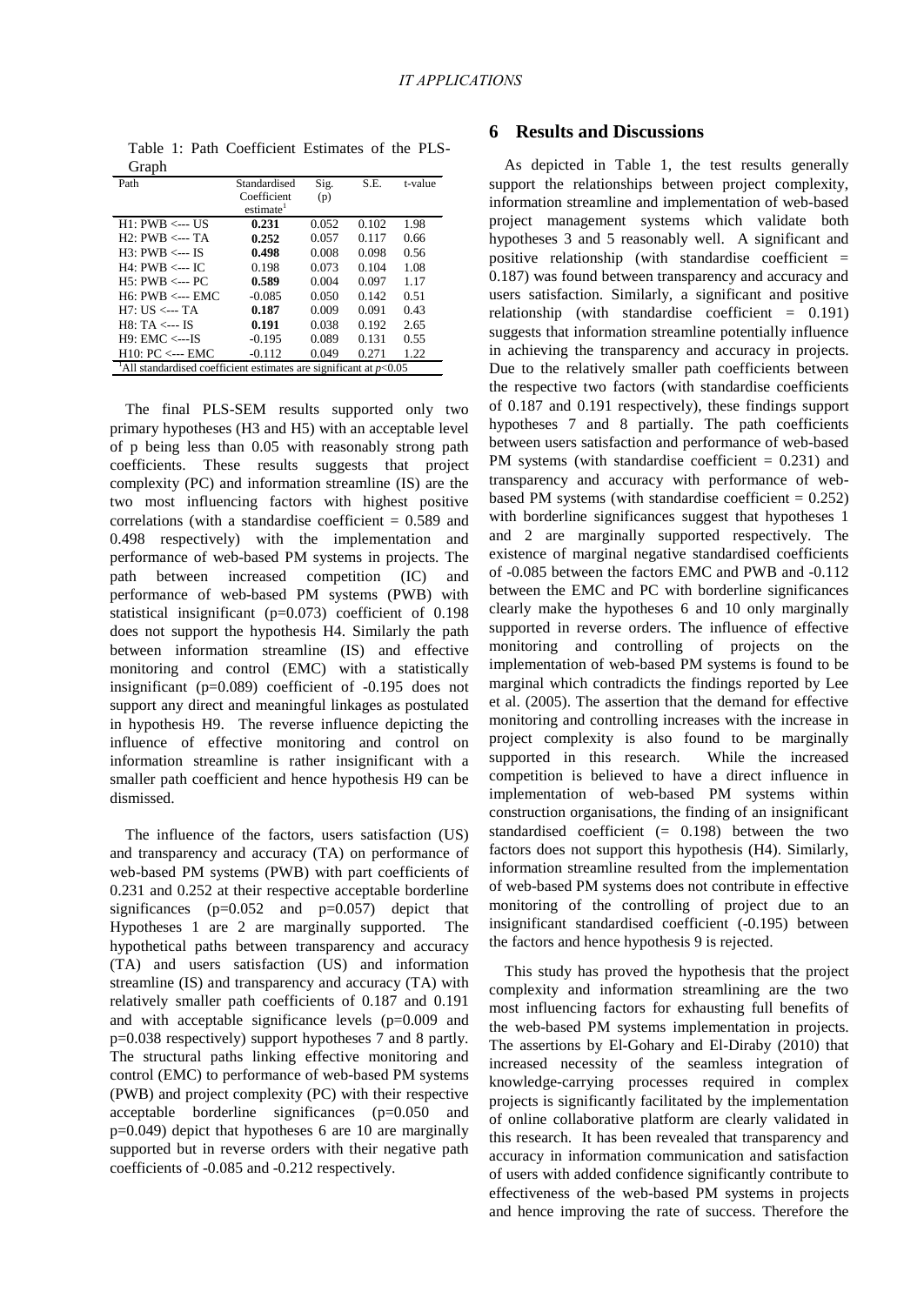blanket rule that web-based PM systems is an absolute necessity and key driver for such implementation is due to increased market competition and technological advancement eventually undermine the objective decision making in projects (Nitithamyong and Skibniewski, 2004). This finding is in the line of the previous findings that the necessity of web-based PM systems increases with the increased complexity of modern projects. Implementation of web-based PM systems should be based on objective analysis of functionalities, discussions among project team members and clear support of the senior management in projects [5] ALBERT, P. C. C., DANNY, C. K. H. & TAM, C. M. (Ryoo et al, 2010; Chan and Leung, 2004; Forcada et al., 2010). Furthermore, while the PLS-SEM model shows some contrast to the to the results published by Lee et al. (2004) and Cheung et al. (2004) contending that onsite decision making, information sharing in the context of planning and control and enhanced are some of the key factors impacting implementation and performance of web-based PM systems in projects, the findings however [7] support the research by Mohamed and Stewart (2003) asserting that enhanced coordination and reduced response time supplemented by web-based systems implementation cannot be considered as a clear industry practice.

## **7 Conclusions**

The model suggested that overall success of the implementation of web-based PM system significantly relies on degree of project complexity and need for information streamlining across the contracting parties in [10] CARMINES, E. & ZELLER, R.A. (1979), project. Underestimation of project scope and lack of indepth understanding of information sharing and data exchange requirements across the diverse project stakeholders potentially undermines the true performance of web-based systems implementation. However, the there is no any significant evidence of effective monitoring and controlling being supported by the webbased systems implementation in projects. The findings of the PLS-SEM suggest that the factors such as users' satisfactions, market competitions, increased transparency and accuracy, real time communication barely have any impact on objective benefits of webbased systems being implemented and overall project success. However, the implementation of the web-based PM systems for exhausting the necessary benefit have been supported by the factors associated with the complexity and necessity of the seamless integration of [14] CHEUNG, S. O., SUEN, H. C. H. & CHEUNG, K. knowledge among the users in the project.

## **References**

- [1] Adriaanse A., Voordijk, H. & Dewulf, G. 2010. The use of interorganisational ICT in United States construction projects. *Automation in Construction,* 19, 73-83.
- [2] Ahuja, V., Yang, J. & Shankar, R. 2009. Study of ICT adoption for building project management in the

Indian construction industry. *Automation in Construction,* 18, 415-423.

- [3] Aibinu, A. & Al-lawati, A. M. 2010. Using PLS-SEM technique to model construction organizations' willingness to participate in e-bidding. *Automation in Construction,* 19, 714-724.
- [4] AJAM, M., ALSHAWI, M. & MEZHER, T. 2010. Augmented process model for e-tendering: Towards integrating object models with document management systems. *Automation in Construction,* 19, 762-778.
- 2001. Design and Build Project Success Factors: Multivariate Analysis. *Journal of Construction Engineering and Management,* 127, 93-100.
- [6] ALSHAWI, M. & INGIRIGE, B. 2003. Web-enabled project management: an emerging paradigm in construction. *Automation in Construction,* 12, 349- 364.
- [7] ARSLAN, G., KIVRAK, S., BIRGONUL, M. T. & DIKMEN, I. 2008. Improving sub-contractor selection process in construction projects: Web-based sub-contractor evaluation system (WEBSES). *Automation in Construction,* 17, 480-488.
- [8] BARIMA, O. K. B. 2009. Crucial tactical variables for value delivery in virtual projects. *Automation in Construction,* 18, 875-880.
- [9] C MCCARTHY, S. & L K TIONG, R. 1991. Financial and contractual aspects of build-operatetransfer projects. *International Journal of Project Management,* 9, 222.
- Reliability and Validity Assessment, Sage University Paper Series on Quantitative Applications in the Social Sciences, No.07-017. Sage, Beverly Hills, CA.
- [11] CHAN, E. H. W. & YU, A. T. W. 2005. Contract strategy for design management in the design and build system. *International Journal of Project Management,* 23, 630.
- [12] CHENG, J. C. P., LAW, K. H., BJORNSSON, H., JONES, A. & SRIRAM, R. 2010. A service oriented framework for construction supply chain integration. *Automation in Construction,* 19, 245-260.
- [13] CHENG, M.-Y., TSAI, H.-C. & HSIEH, W.-S. 2009. Web-based conceptual cost estimates for construction projects using Evolutionary Fuzzy Neural Inference Model. *Automation in Construction,* 18, 164-172.
- K. W. 2004. PPMS: a Web-based construction Project Performance Monitoring System. *Automation in Construction,* 13, 361-376.
- [15] CHIN, W. W. (1998). The partial least square approach to structural equation modelling, in: G.A. Marcoulides (Ed.), Modern Methods for Business Research, Erlbaum, Mahwah, NJ, pp.295-336.
- [16] CHOU, J.-S. & O'CONNOR, J. T. 2007. Internetbased preliminary highway construction cost estimating database. *Automation in Construction,* 17, 65-74.